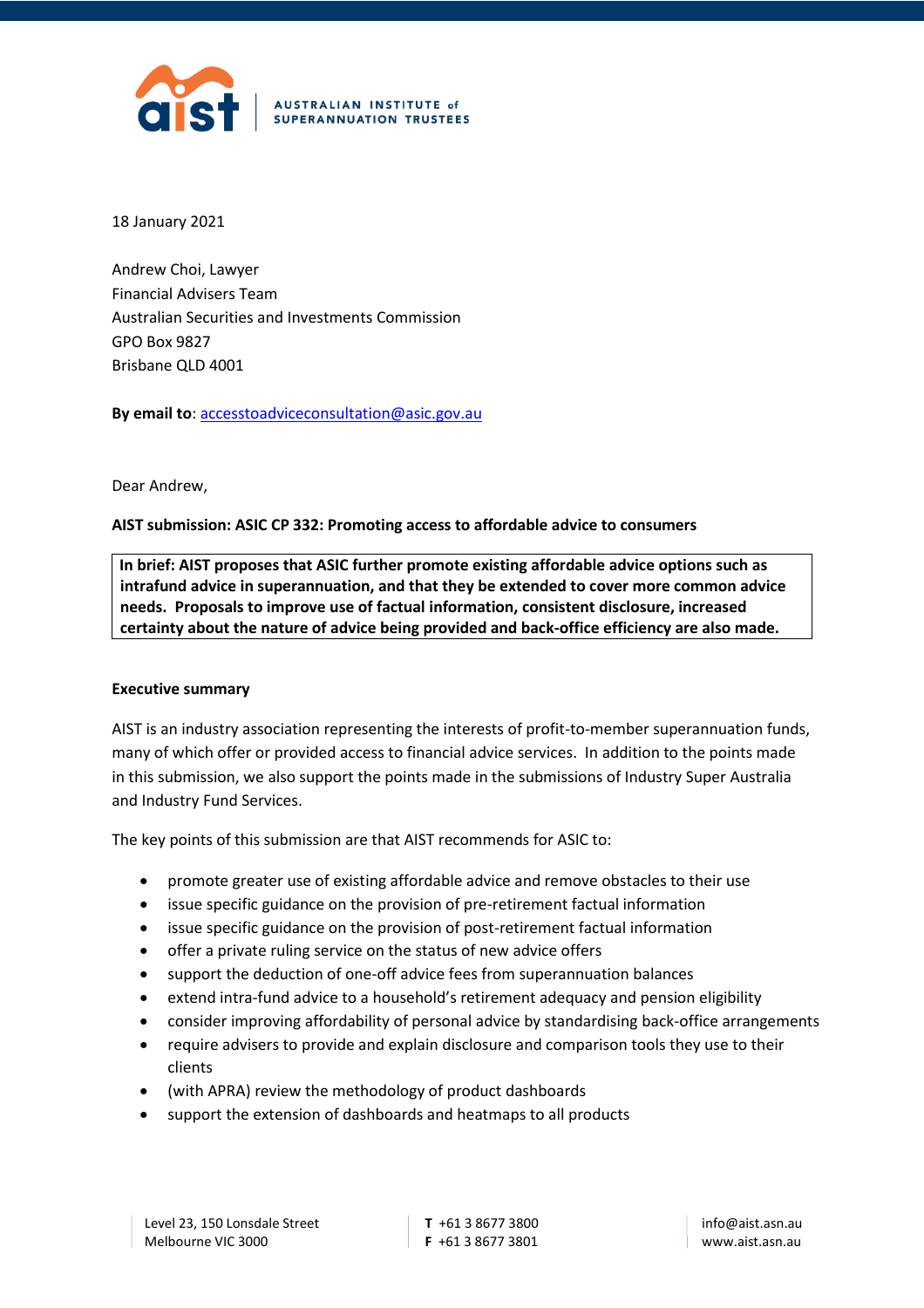#### **Introduction**

As AIST does not provide financial advice services, and the questions posed by ASIC are largely directed towards financial advisers, this submission addresses the *Questions for other stakeholders* (Table 3: B1Q5). We have done this by responding to the themes identified in the consultation paper.

Page | 2

While AIST shares the widespread concern recorded in the consultation paper that consumers often find it difficult to access good-quality affordable personal advice, we also point to the fee-for-service (and of course, no commission) financial advice model offered by many profit-to-member super funds. This model has been in place for over 25 years and has provided value-for-money personal advice for many tens of thousands of fund members in that time.

While it is also the case that many consumers – including those with unmet advice needs - are reluctant to pay for personal advice, these same profit-to-member funds have pioneered the development and promotion of innovative personal advice models. This includes widespread use of intra-fund advice.

This consultation is focused on the areas within ASIC's powers to address, and therefore also the issue of regulator effectiveness. Of course, any consideration of finding affordable advice within super must also have regard to the many deficiencies identified by the FSRC in relation to culture and incentives, conflicts of interest and role confusion.

While ASIC may regard these issues as being out of scope, it should nonetheless have regard to access solutions that have the effect of addressing these deficiencies.

### • **Promote greater use of existing affordable advice solutions and remove obstacles to their use**

Greater use of existing and affordable options by providers not afflicted by these deficiencies will have the benefit of diverting consumers from other conflicted providers.

In common with the Industry Super Australia submission, we call for the removal of obstacles to use of alternatives to comprehensive personal advice. This includes factual information, general advice and intra-fund advice, and should include consideration of strategic advice.

A good starting point would be clearer, unambiguous and dynamic guidance about what constitutes general advice vis a vis personal advice. Despite this being the subject of endless debate, and extensively canvassed in the 2012 RG 244 *Giving information, general advice and scaled advice* and the more recent RG 90 *Example Statement of Advice: Scaled advice for a new client,* differing views about this persist and the issue has seemed intractable.

Recent court decisions have further muddied the water and this needs to be addressed. ASIC should update their guidance about the boundaries between the provision of factual information and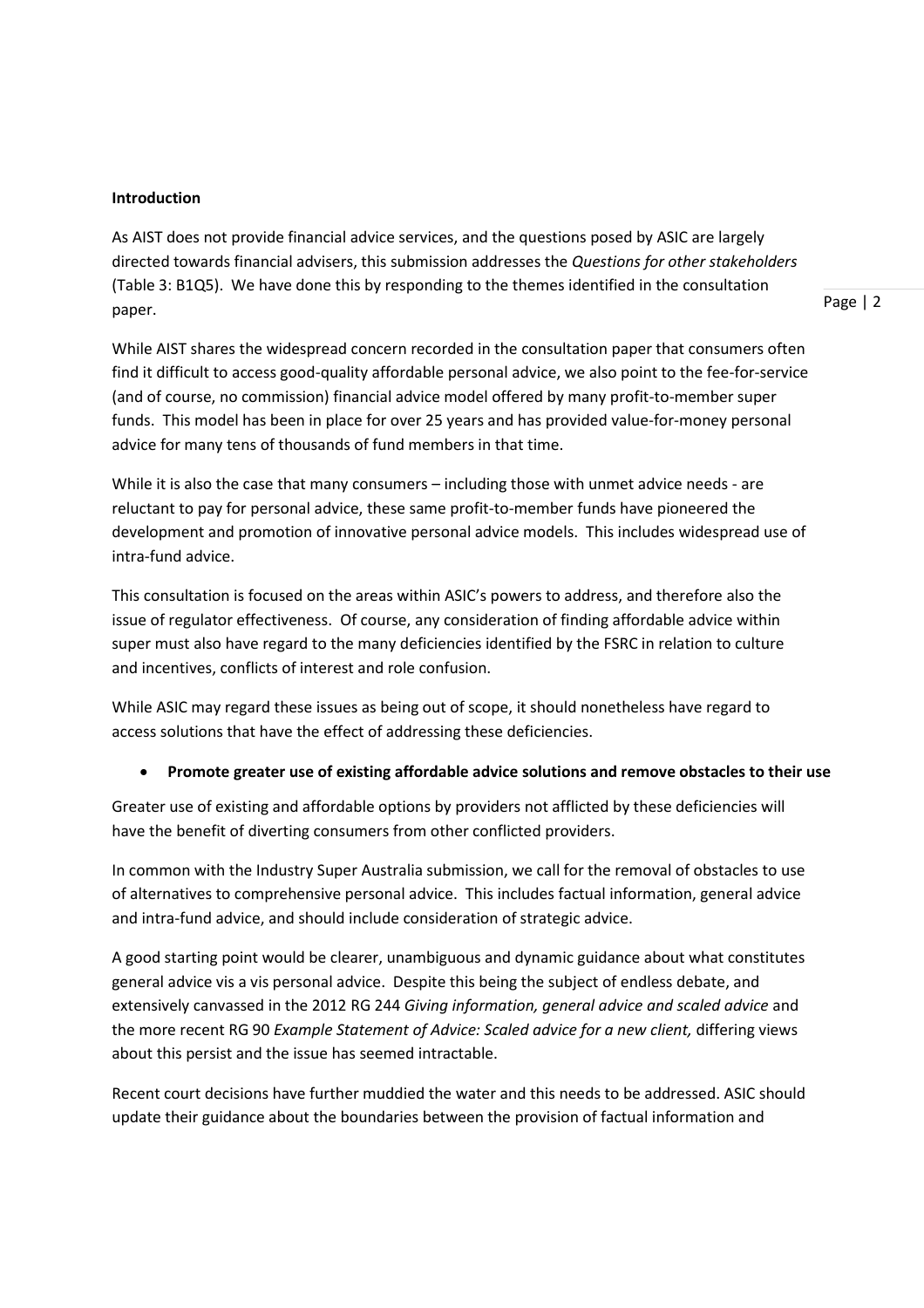general advice in light of this and continuing ambiguities, and this should also be dynamic: regularly updated and responding to actual developments in the market.

## **Factual information**

The provision of factual information not a financial service does not require the provider to be licensed. While there should be no limitation on the provision of factual information, ASIC should nonetheless be alert to ensure that it not involve conduct that is misleading or deceptive or is likely to mislead or deceive. For example, this could be by giving a client factual information with the implication that the adviser is also making a product recommendation.

Page | 3

### • **Issue guidance on the provision of pre-retirement factual information**

While the consultation refers to consumers throughout, consideration should also be given to the specific advice needs of retirees and those approaching retirement.

As a subset of factual information, ASIC should recognise the need for people approaching retirement to obtain information about retirement considerations, including the relationship between superannuation benefits and age pension eligibility, and issue guidance on the provision of pre-retirement factual information.

ASIC should issue guidance to promote the provision of such pre-retirement information by super funds as means of increasing member awareness. Increased awareness and understanding also acts to provide additional consumer protections.

This information can be extensive and provide case studies of retirees in different circumstances, while not providing a financial product recommendation.

# • **Issue guidance on the provision of post-retirement factual information**

The financial and personal situation of people in retirement changes over time, and people may be in retirement for over thirty years. Retirees benefit from the provision of updated information about the current and future cost of living, budgeting, changes to age pension entitlements, and drawdown arrangements. Compared to the amount of information about people in the accumulation stage and those approaching retirement, there is less information for people in retirement.

The ASIC should issue guidance to promote the provision of such post-retirement information by super funds as means of increasing member awareness. Increased awareness and understanding also acts to provide additional consumer protections.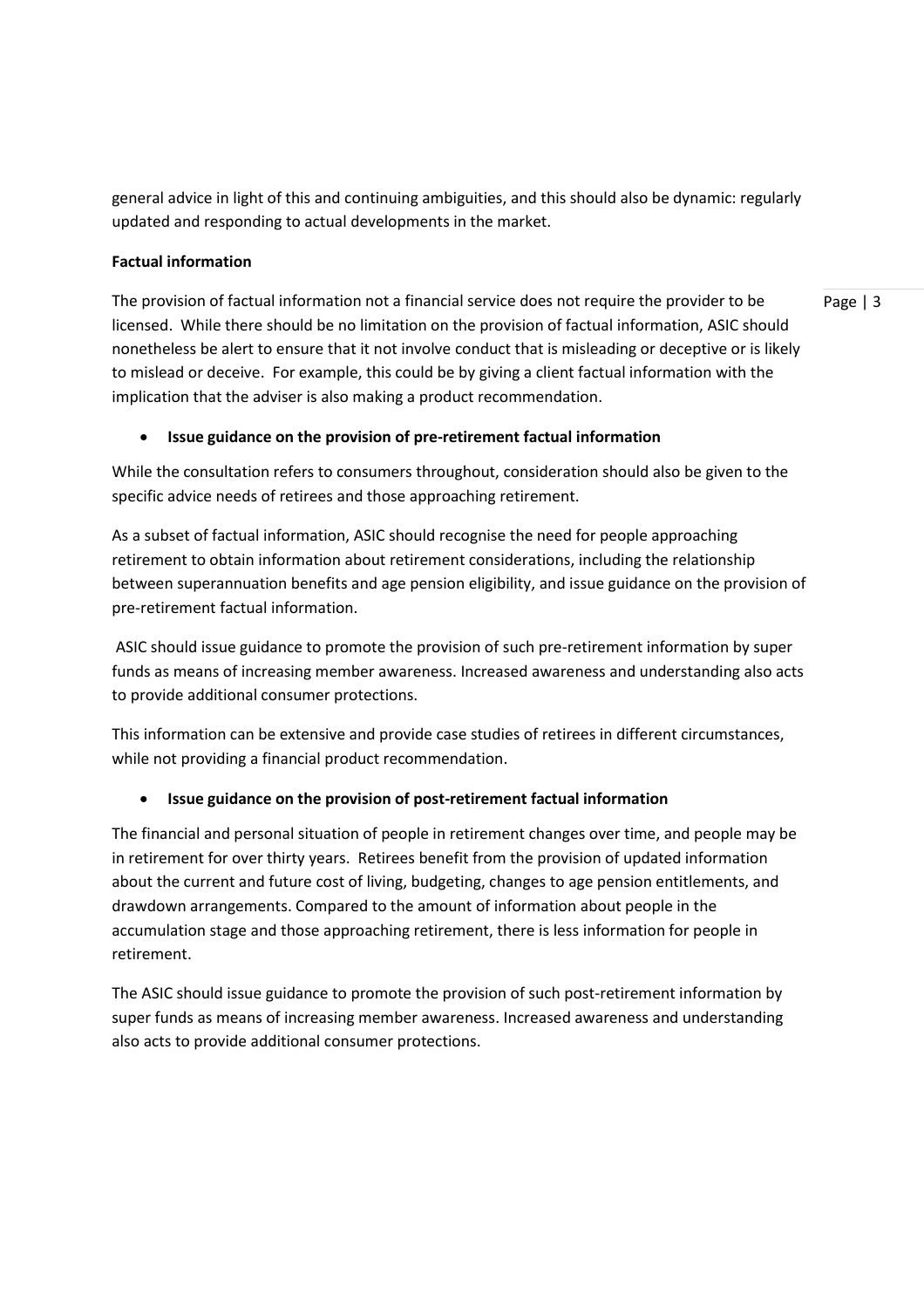### **General advice**

- **Offer a private ruling service on the status of new advice offers**
- **Support the deduction of one-off advice fees from superannuation balances**

The value of general advice to consumers as an affordable and accessible form of advice cannot be overstated. While consumers do not often understand the difference between general and personal advice – and may care even less - this does not reduce the value of general advice in serving the best interests of consumers on a widescale basis.

While the provision of factual information may be perceived as advice by consumers, the risk of general advice being received by consumers as personal advice is even more pronounced. However, the level of uncertainty about the boundary line can stifle the development of new advice offerings.

While increased and ongoing guidance by ASIC can assist, AIST also supports the submission of Industry Fund Services for ASIC to offer a private ruling service to enable financial advisers to consult and seek certainty during the design of new advice offers.

Currently, the cost of general (and personal) advice can be deducted from members superannuation accounts, and - consistent with AIST's submissions to Government – this should be able to continue to be the case for one-off advice. This encourages members who would otherwise be reluctant to obtain advice relevant to their circumstances to seek relevant advice that should improve their financial outcomes. This policy position should be also be supported by ASIC.

# **Intrafund advice**

### • **Extend intra-fund advice to a household's retirement adequacy and pension eligibility**

Intrafund advice is a cost-effective way for super fund members to obtain advice as a part of their fund membership. The Financial Service Royal Commission found no evidence that intrafund advice had been misused or related to misconduct. On the contrary, intrafund advice provides massmarket advice very widely and successfully.

The value of intrafund advice has not however been fully or consistently utilised. There are two areas where this should be remedied.

First, clarifying the provision of intrafund advice on how the member might best provide for their retirement may provide a model for accessible advice that is not prone to misconduct. Such a model should also reflect that people commonly seek pre-retirement advice as couples/household, and that this (including consideration of a spouse's super) should be allowable within an intra-fund advice topic on retirement and paid for via existing intra-fund advice models.

Page | 4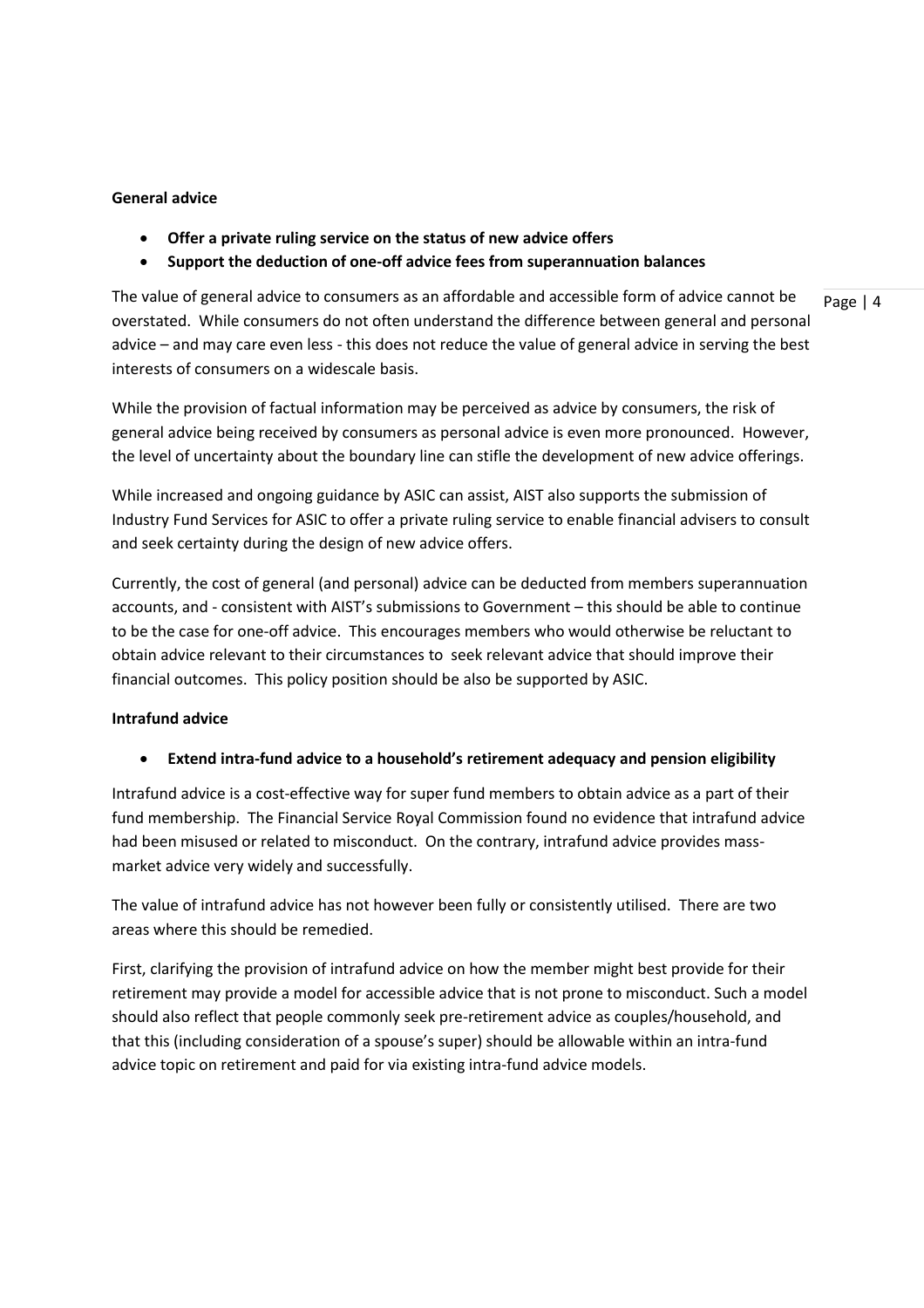Second, AIST members report that one of the main advice strategies for members in the accumulation phase leading up to retirement is increasing contributions and managing contributions for a couple's best interests.

Therefore, intra-fund advice should be extended to include a household's retirement adequacy and pension eligibility.

Page | 5

## **Promoting access to affordable personal advice**

### • **Consider improving affordability of personal advice by standardising back-office arrangements**

AIST agrees that the cost of comprehensive personal advice is an obstacle to accessing advice for many consumers and that direct steps should be taken to address this.

The collection of data from clients is an expensive part of the process, as is research and paraplanning.

AIST proposes an industry-lead and ASIC-supported *exploration* of the feasibility and possible effectiveness of obtaining greater consistency by market participants co-operating to solve and leverage technology across all providers and data sources. This should include identification of areas of inconsistency and where this results in inefficiencies (eg, different authorisation processes).

ASIC should also consider the use of templated fact finds and Statements of Advice for single-issue advice. This could commence with the establishment of an ASIC-lead industry working party to draft, pilot and phased implementation of such documents over a reasonable period (perhaps two years). Ultimately, this could also involve further standardisation of terms and data standards.

### **Strategic advice**

AIST welcomes ASIC's consideration of strategic advice in the consultation paper. However, any further development of strategic advice should be undertaken with a concomitant commitment to simplifying the provision of advice. While consumers may regard "advice as just advice", the addition of new advice types may result in complexity, additional cost and provider reluctance to innovate for fear of non-compliance.

### **Digital personal advice**

Digital personal advice has the potential to lower costs and increase accessibility. It is a vehicle that will facilitate the development of mass-market personal advice and is increasingly being developed and deployed by profit-to-member super funds.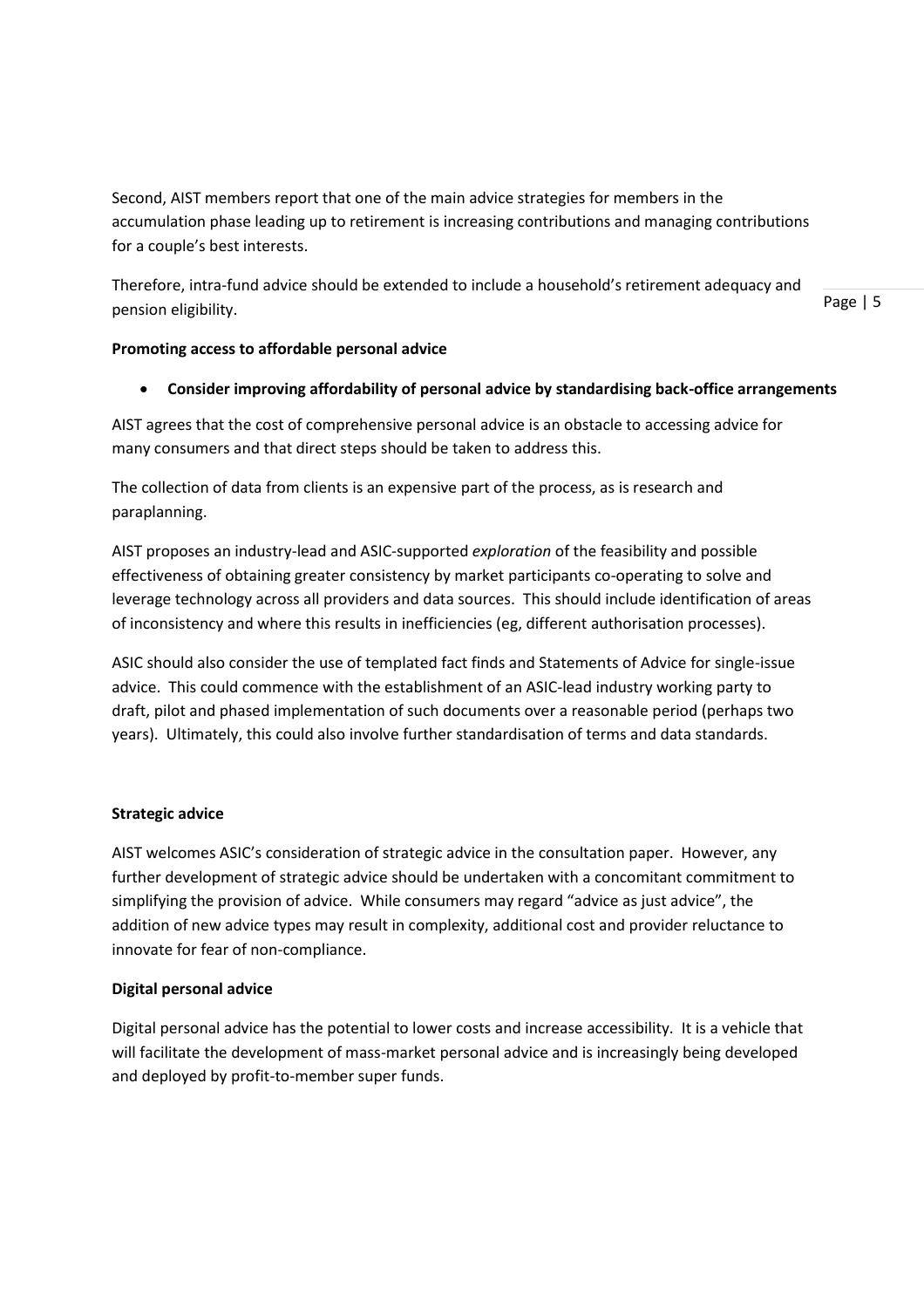However, some regulators and inquiries have been attracted to and encouraged the development of new digital advice services delivered by new entrants , without perhaps having corresponding regard to the need to ensure they provide robust consumer protections.

There is evidence that some entrepreneurial promoters of new products and digital advice services is largely a marketing exercise aimed at directing consumers towards products that superficially meet the needs of millennials, women or the tech-savvy. However, the reality of some of these products is that they may be high-cost, under-performing products that have vanilla investment structures.

While there may be value in facilitating digital personal advice, it must proceed hand in hand with increased vigilance to ensure consumers interests are being protected. While use of technology may support consistency, there is no inherent reason why digital solutions are any better at protecting consumer interests.

### **Other issues**

- **ASIC should require advisers to provide and explain disclosure and comparison tools they use to their clients**
- **With APRA, ASIC should review the methodology of product dashboards**
- **ASIC should support the extension of dashboards and heatmaps to all products**

There are a range of other tools that support access, affordability and utility of advice, and should be explicitly identified by ASIC as necessary concomitants to accessible and affordable advice. Financial advisers should be required to bring these tools and comparisons to the attention of their clients. This would assist consumers to understand the relative position of products in relation to key metrics. For example, this may prompt a customer to ask why an adviser is recommending a MySuper product with relatively low net-net returns as shown on a MySuper product dashboard.

However, there are changes that should be made to these tools to improve their value as an adjunct or alternative to obtaining financial advice:

- Review of MySuper product dashboard methodology and requirements. In particular, The Standard Risk Measure should be completely redesigned.
- Extension of product dashboard requirement to all superannuation products, including closed products, single-asset class products and retirement income products.
- Continuous improvement of fee and cost disclosure, especially in relation to consumer comprehension.
- Ongoing development and refinement of the APRA MySuper Heatmap, including an improved tool for dissemination and interrogation of product data.
- Extension of APRA Heatmap to all products, including closed products, single-asset class products and retirement income products.

Page | 6